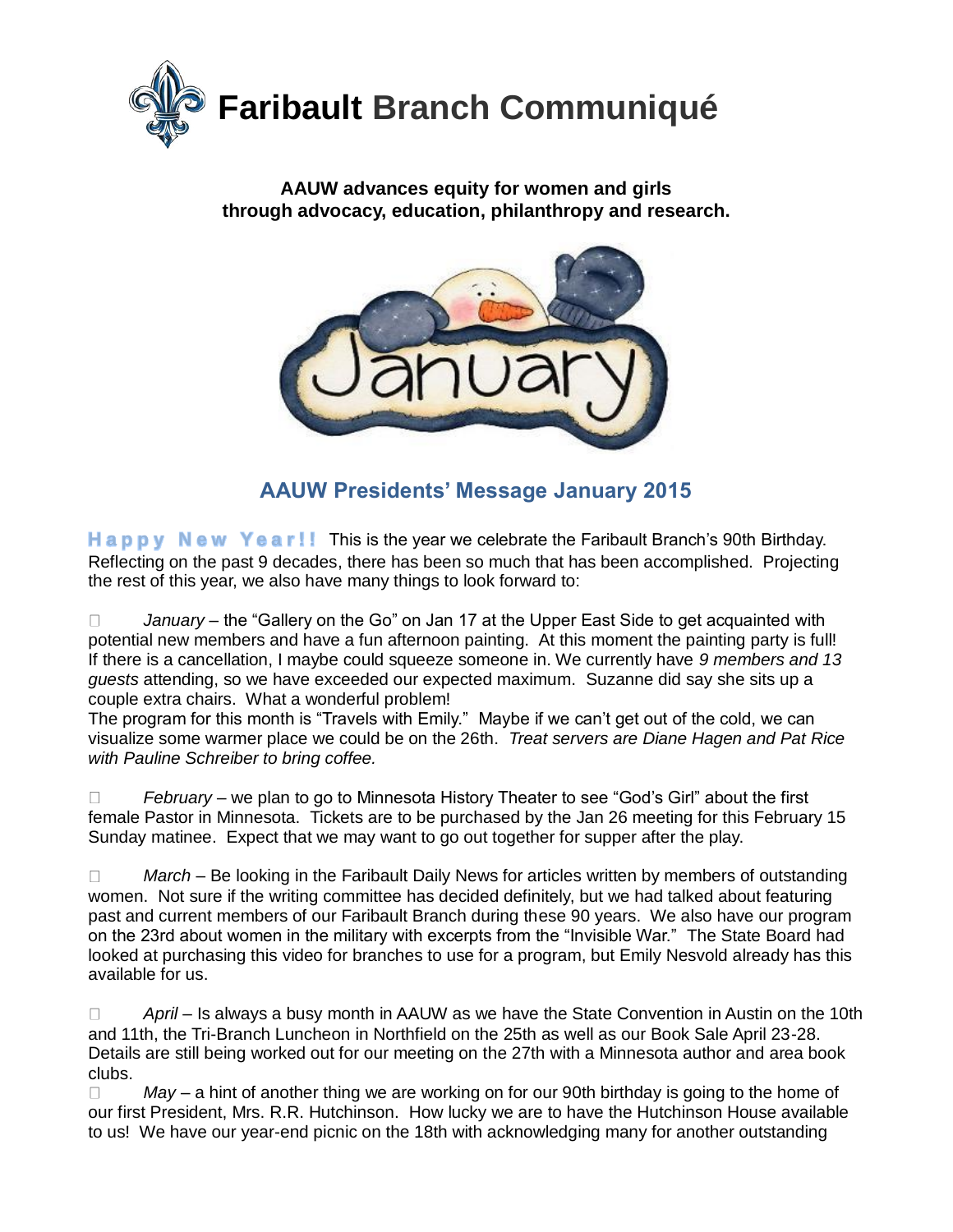year. We're hoping some of our scholarship winners can join us.

We had a delightful Christmas get-together at the beautifully decorated Guild House on Dec. 15th. After many tasty hors d'oeuvres, we had the announcement of our 2 scholarship winners of \$1000 each: Andria Sammon and Kayleigh Buescher. We had a tribute to Shirlee Madow, a Branch member, whose memorial service had been held recently, as well as rousing verses to "O Tannenbaum" for an 80th Birthday Ode to Carol Quail. It was decided to have a Book Sale Committee meeting on Jan. 14th at 1pm at the Coffee Shop. I presented a Power Point of our new member potential opportunity with "Gallery on the Go." We discussed preferred dates to go to the History Theater for Feb. A visit from our own Santa Claus, aka John Hagen, gave us a reading from "The Night before Christmas." Our 90-year young May Bottke again accompanied us singing Christmas carols. We also had a successful LAF Silent Auction.

At this writing, Dave Larson, Kathy's husband, is undergoing a serious medical issue. They would much appreciate prayers of healing, strength and peace at this time.

Your Co-Presidents: Kathy Larson and Karen Rasmussen \* \* \* \* \* \* \* \* \* \*



Branch member, Emily Nesvold, will present a series of snapshots depicting a trip into the Peruvian Amazon with her niece and her daughter who is a Peace Corps Volunteer. You will see a 3 toed sloth, snakes, piranha, exotic frogs, a lot of water and other interesting things! A virtual tour to the Amazon should help to warm us up on a cold winter night.

#### \*SIGN UP FOR OUR FEBRUAY TRIP AT THE JANUARY. MEETING!

Our February trip to the Minnesota History Theater is planned for *Sunday, Feb. 15*.at *2 p.m*. We will be seeing the play, "God's Girl" about a 1975 Macalester graduate who is one of the first women to enter an elite Ivy League seminary. The tickets are \$22.

We will need people who are willing to drive for carpooling. See Pauline at meeting or call: 334-9598.

MEMBERS MUST PAY AND SIGN UP for the play by the *January 26* meeting!! If you can't be there, a check must be sent to Julie by January 26. Please make your \$22 check out to AAUW to Julie Olson, 2815 Village Drive, Faribault, MN.

Pauline Schreiber and Diane Hagen, Program, Co-chairs

\* \* \* \* \* \* \* \* \* \*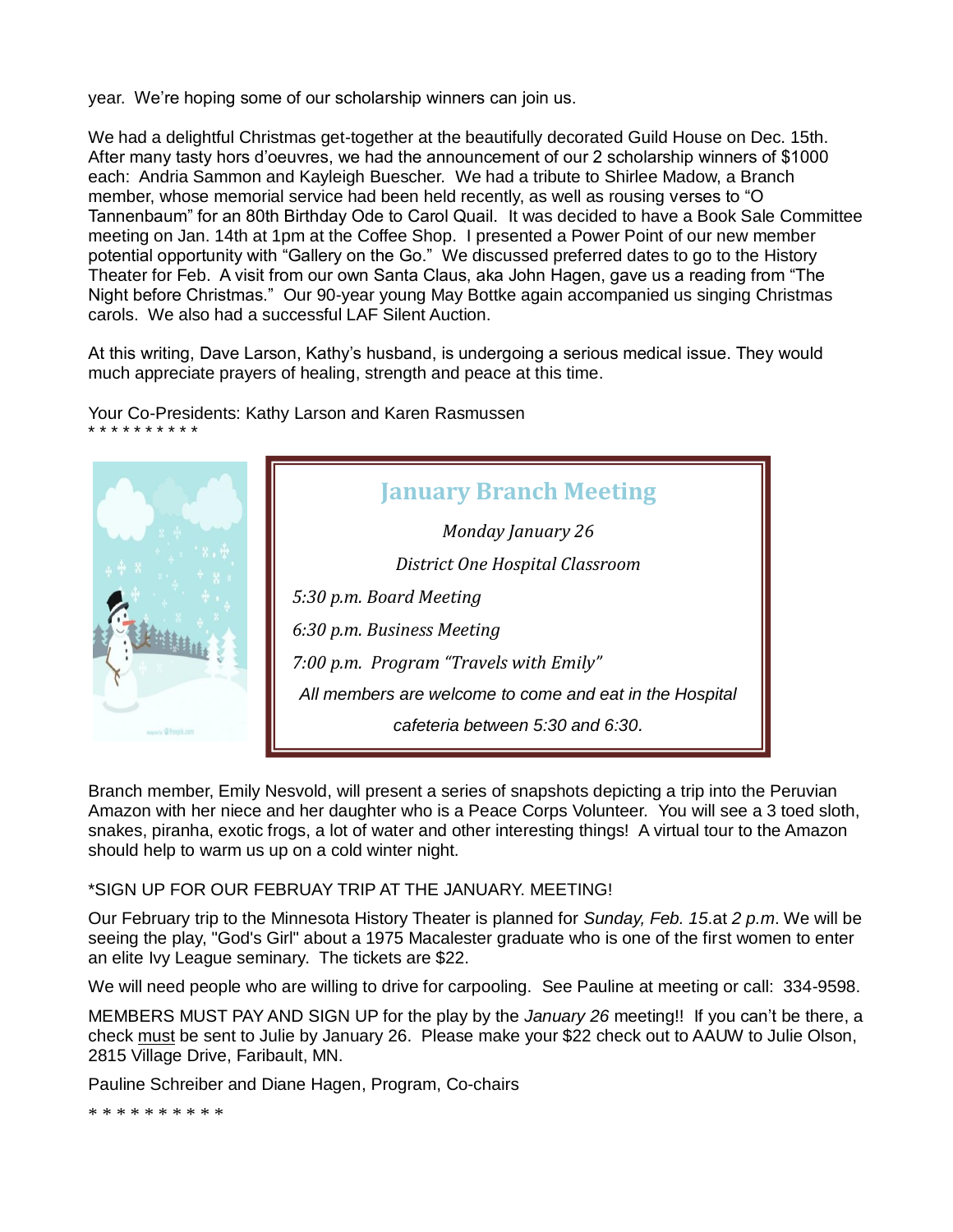# **Secretary's Report**

No secretary's notes for December. Christmas Party!

Submitted by: Gloria Carter, Secretary



# \* \* \* \* \* \* \* \* \* **Membership**

We would encourage members to invite a guest to our January 26th AAUW meeting. Anyone who is interested in joining our branch this month at the meeting will pay 1/4 national membership dues. With national dues at \$12.25 plus \$19.00 for state and local dues, the total would be \$31.25.

Looking forward to seeing you at our next meeting and hope for warmer weather.

Pat Fuchs and Karen Kittlesen, Membership Vice-Presidents

#### Treasurer's Report

\* \* \* \* \* \* \* \* \* \*

Here are the 12/31 balances: checking \$180.88, savings \$3385.62. We have paid a number of large budget items lately, namely \$2000 in local scholarships, \$1600 in AAUW funds, and \$800 in Star billings. We have one more scholarship due later in 2015, as well as a second Star payment. On the receipt side, members have donated \$187 in Bucket and memorial funds so far this fiscal year. Legal Advocacy funds received through the Christmas silent auction totaled \$213, and these have been

submitted to the national office.  $Stay warm!!!$ 

Julie Olson, Treasurer

\* \* \* \* \* \* \* \* \* \*

# **Scholarships**

Betty Harmsen, of Faribault, representing the American Association of University Women, is



presenting each of this year's educational scholarship winners with \$1000. Pictured left to right are Andria Sammon and Kayleigh Buescher. Buescher is attending North Dakota State University and is a Medical Science major. Sammon is a senior at St. Scholastica and plans on becoming a Nurse Practitioner. Proceeds from the AAUW annual used book sale help provide scholarships for community young people.

\* \* \* \* \* \* \* \*

(This is taken from an article in the Faribault Daily News)

## **Women's History Month Articles**

.

March is *Women's History Month* when we typically write articles for the Daily News about women who have made a significant contribution to some aspect of life. If you have suggestions for topics or particular women or if you would be interested in writing an article, please contact Kathy Kasten. [KathleenGaryKasten@gmail.com](mailto:KathleenGaryKasten@gmail.com) or *507-332-0708*.

I thought you would also be interested in our former topics listed back to 1989.

*1911* – Sonoma (CA) School District established a Women's History Week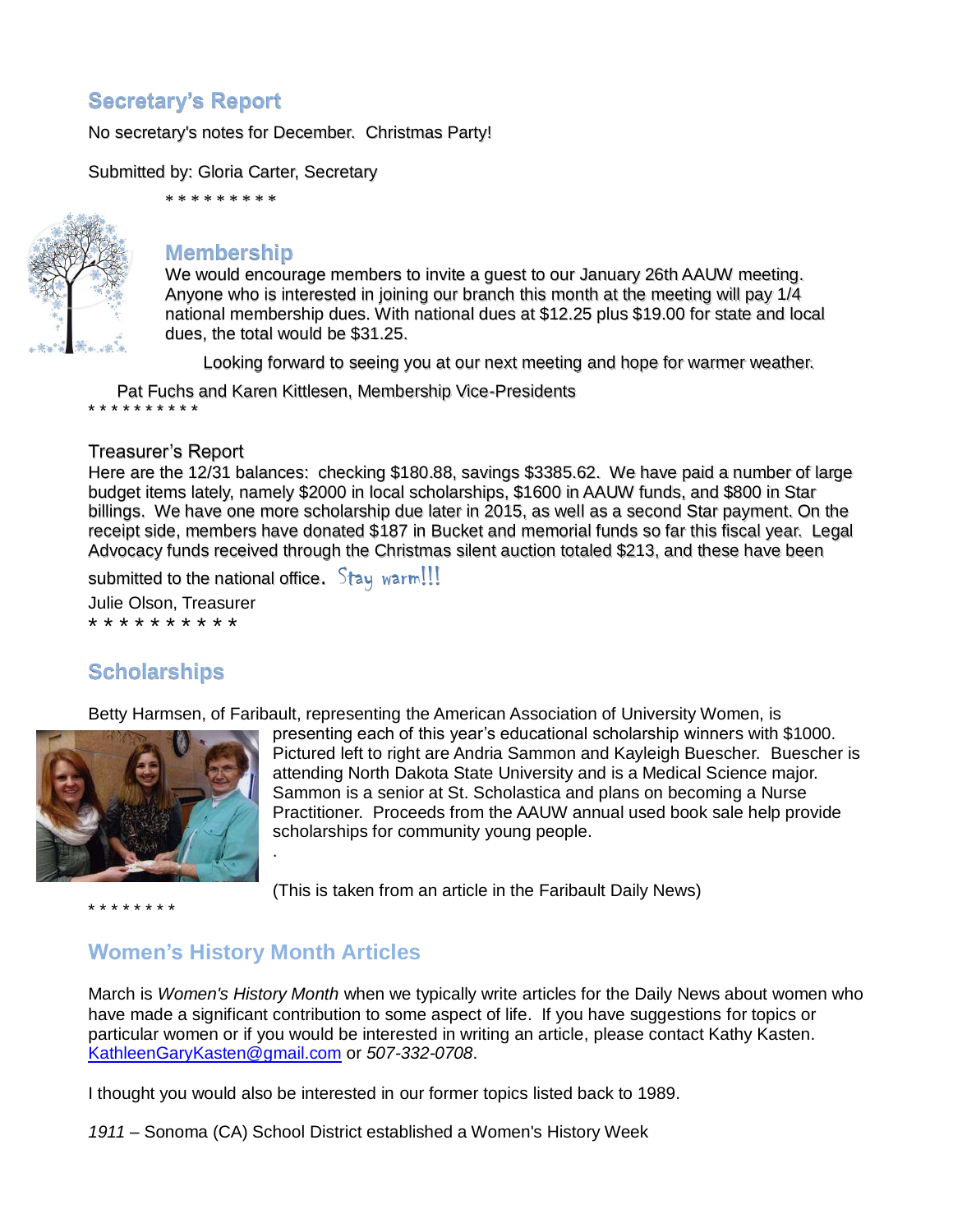*1980* – President Jimmy Carter issued a proclamation making the first week in March National Women's History Week

*1987* – March was officially declared Women's History Month by Congress

- *1989* Women in Science
- *1990* Women in the Arts
- *1991* Women as Agents of Change
- *1992* Local Women
- *1993* Local Women Who Worked on Faribault's East Side: schools, hospitals, institutions
- *1994* Local Women in Politics
- *1995* 75th Anniversary of Women's Suffrage
- *1996* Women in Nontraditional Roles
- *1997* Local Women Legends
- *1998* Women from 150 years Instrumental in starting the fight for equal rights for women
- *1999* Local Women born in the First Decade of the Century
- *2000* Local Young Women Chapter Members
- *2001* Local Women Writers
- *2002* Women Inventors
- *2003* Women from Different Cultures within the Community
- *2004* Local Women in Drama/Theater
- *2005* Women in the Military (I think they were all local)
- *2006* Our Local Scholarship Winners
- *2007* Local Generations of Women Moving History Forward
- *2008* Women whose lives affected our state and nation—building Minnesota's high quality of life
- *2009* Local Women from Diverse Ethnic Communities
- *2010* Nobel Peace Prize Winner
- *2011* Women Inventors
- *2012* First Ladies who made a lasting difference
- *2013* Prominent Women Relating to Title IX
- *2014* Women Environmentalists

Kathy Kasten

Educational Equity – Women's Issues

\* \* \* \* \* \* \* \* \*

## **News from Our Members**

Drew Helmer, *son of member Marge Helmer*, has been published. His book, "Sex After Service, A Guide for Military Service Members, Veterans, and the People Who Love Them" was published December 16, 2014 by Rowman and Littlefield and is available at Barnes and Noble and Amazon. Drew Helmer, MD, MS Public Health, is the Director of the East Orange, NJ War Related Illness and Injury Study Center (WRIISC) and Associate Professor of Medicine at Rutgers University-New Jersey Medical School. The WRIISC is one of three centers funded by the Veterans Health Administration to improve the health and quality of life of veterans with deployment health concerns through research, education and clinical care. He is an internist and primary care physician who has assisted many veterans with their sexual health concerns and learned with them how best to talk about such issues and how to create solutions and learned with them how best to talk about such issues and how to create solutions within and outside of the health care system. He has published several original research articles about veterans' sexual health concerns and presented his findings at national and international meetings. Drew graduated in 1988 from Faribault High School, in 1991 from U. of MN with a degree in Genetics and Cell Biology, Columbia School of Medicine with an MD, and Columbia School of Public Health with an MS. He interned at Baylor Medical School and finished a post doc fellowship in public health. He lives in Houston with his partner Salil Deshpande and twins Dashiell